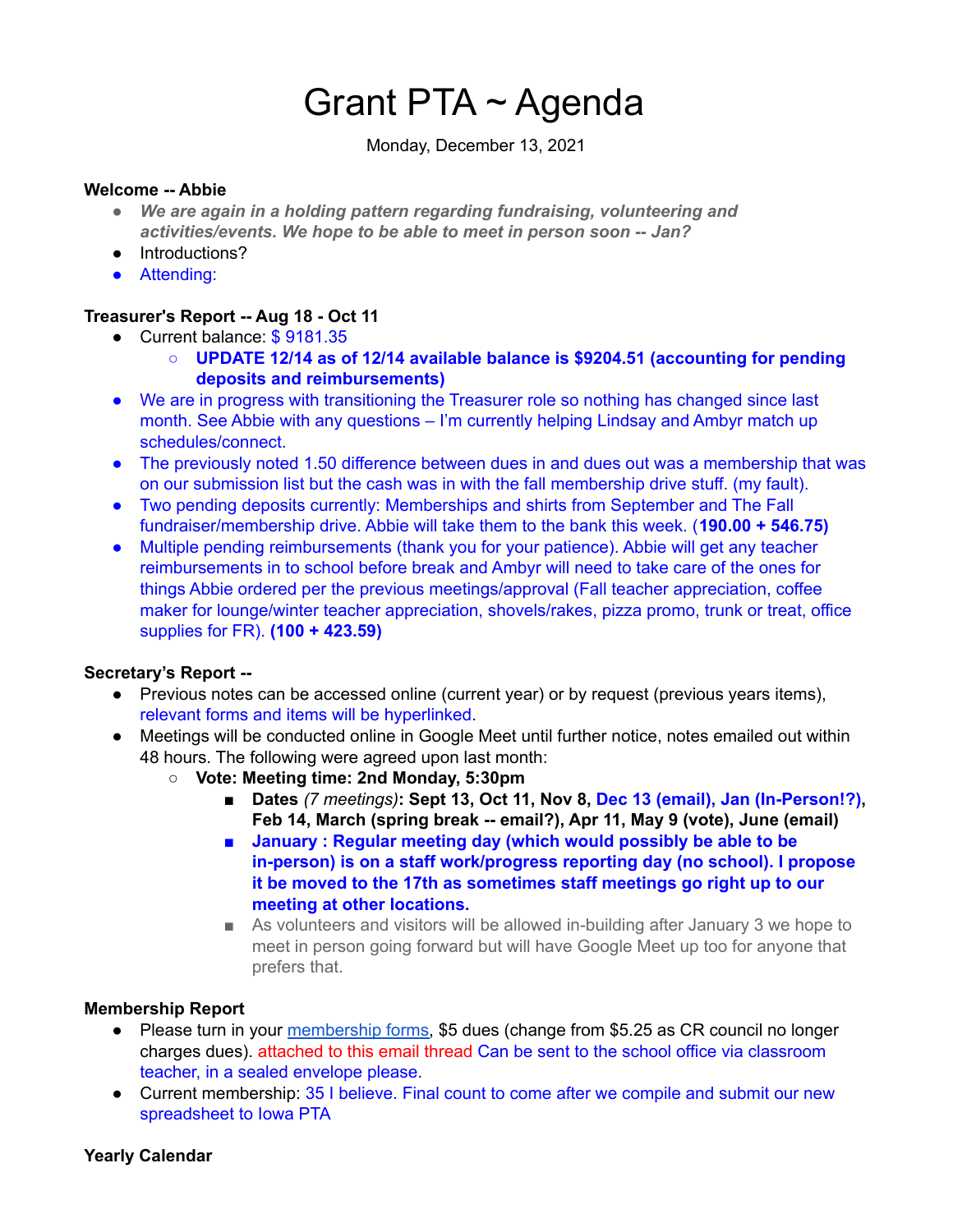- Leadership final approval / Transition Nov/Dec
	- **President:** Abbie DeWitt
	- **■ Treasurer:** Ambyr Severson
	- **■ Secretary:** Kirsten Jaeger
- January -- Gambling reports and IA sales tax declaration (exempt) due
- Spring Conferences --
- April/May -- Leadership nominations
- May -- Year end celebrations, 5th grade graduation
- May/June -- Field day
- June -- leadership vote
- Fiscal Year End -- 6/30/2022

**Budgeted Items** *Submit [requests](https://docs.google.com/document/u/6/d/1OlETgmfD3qSoYtYsMDUqpsSMnpwpmOnR4nUDpWTviIc/edit) via email or through Theresa/Office, or in PTA mailbox.*

- Budget/current status: attached to email Please remember these are estimates and may be subject to change as situations and needs change.
	- **Classroom Support:** \$100 per classroom/per school year, request by? submit by Spring Break (unless otherwise notified).
	- **SPARC**: *not at this time*
	- **Library**: \$500 funds for buying new books. To be submitted by 5/31.

**anything over the amounts above, must be proposed in person at a meeting and/or to the PTA board.**

● [Request](https://docs.google.com/document/u/6/d/1OlETgmfD3qSoYtYsMDUqpsSMnpwpmOnR4nUDpWTviIc/edit) form and Google [calendar](https://calendar.google.com/calendar/u/6?cid=Z3JhbnRlbGVtZW50YXJ5c2Nob29sY3IucHRhQGdtYWlsLmNvbQ) will be shared with staff. Contact Abbie with questions or if you need it again.

## **Grant PTA Family Fun Night**

- These are currently on hold for health and safety concerns per district recommendations.
- Anyone interested in helping to plan these when we are able to do them again?
- Take home or Family Ideas?
	- Take home family craft for Winter Break? Ambyr might have ideas on this.
	- Sledding at Jones hill (must have parent/guardian present) Jan/Feb when weather allows.

## **Fall Fundraiser**

- Red Wheel fall fundraiser on hold. We were originally scheduled to start selling 9/9, wrap 9/27 and have delivery 11/1. IF we get this rescheduled should the guidance change we will apprise everyone of dates.
- Pledge style with membership blitz for Oct/Nov?
	- Fall Membership/Pledge Drive:
		- Membership contest winner was Mrs Buser's Kindergarten class with 6 memberships! They enjoyed their pizza party before Thanksgiving break
		- Support pledges and fundraising: We raised just over \$400 which is great for our first ever envelope drive. Mrs Rasmussen's class won the participation award for most participants. Prizes will be going out this week (12/13-17) for all students who participated!
- Do we want to do an alternative fundraiser? Ideas?
	- Restaurant kick-back fundraisers -- suggestions? Nov, Dec, Jan?
		- Chick Fil A
		- Sugar Fire
		- PapaMurphey's
	- A-thon fundraisers?

**Winter/Spring Fundraiser** *Jan agenda item, unless we determine to do something earlier*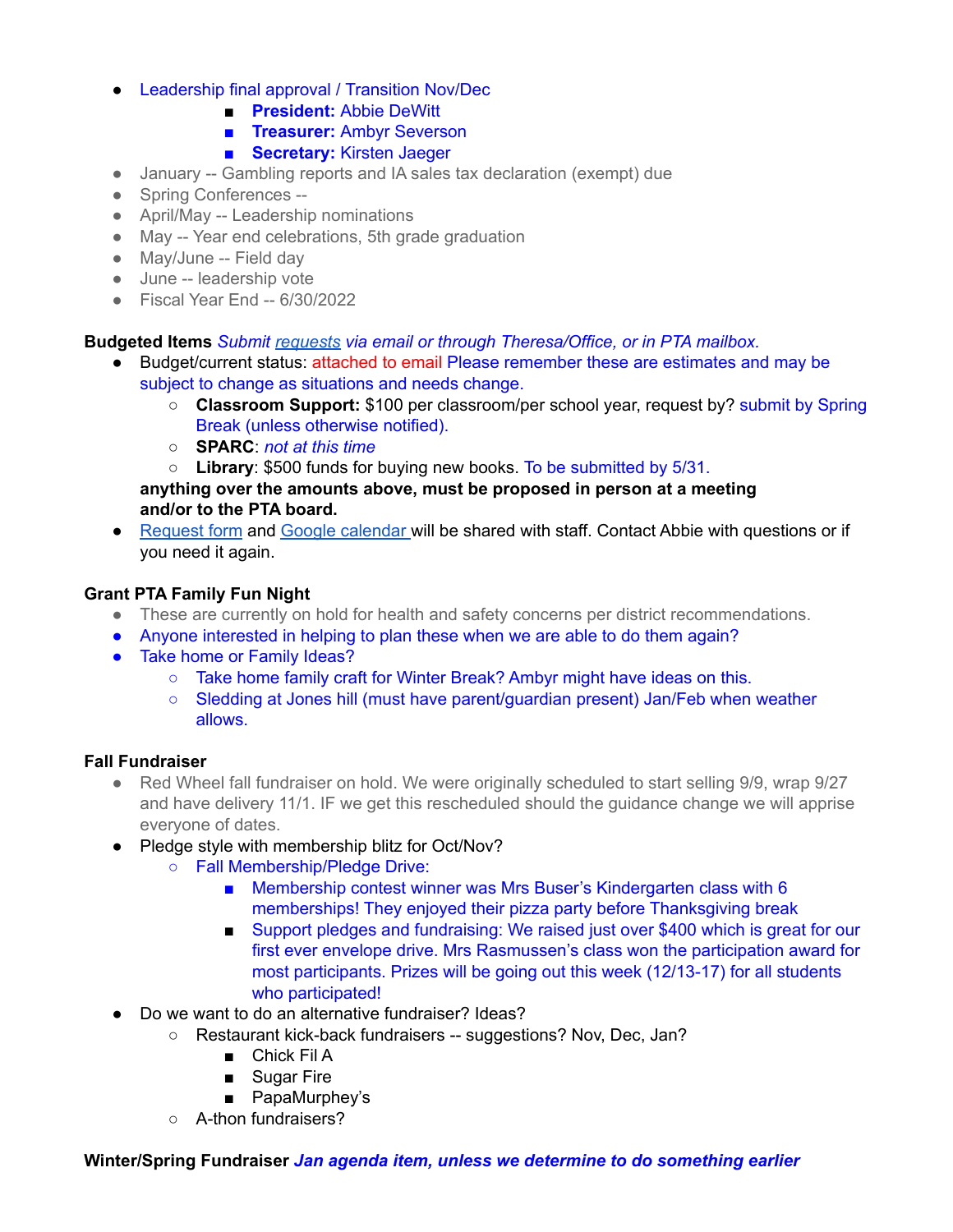- HyVee Coupon books? Sell Feb, March, April?
- Explore: let us know when/if you plan a fundraiser and we will coordinate to not overlap

## **T-Shirts/School Spirit items**

- *● Inventory is in PTA closet, by size*
	- Black only, Limited to sizes on hand, \$5
- $\bullet$  shirts for all students pending
	- Kelly Bayuk (art) working on a design (she may work it up in a different color, Kelly thought our colors were Blue and gold -- but this looks good too! :) We are going to red on blue.



- Cotton Gallery again, contact Kurt or Eric
	- Single color two sided \$5.50 per shirt, turn around is roughly 2 weeks. How many students do we currently have?
		- $\bullet$  300 = \$1650; 350 = \$1925 (approved purchases)
	- Dragon is done, wings in progress.
	- We will make optional ordering available to staff (on a request/pay basis)
	- **■ We would need grade level counts or estimates of how many of each size we need.**

## **Approved purchases**

- Sleds, rakes, shovels -- 12 each -- Abbie to watch for these (this month) -- *done (reimbursement to follow)*
- *●* Trunk or Treat was fun -- over 1300 kids! Staff did an amazing job supporting this with candy donations!
- Possible need for supplies for the promethean boards? New ones next summer possibly.
- Speaker system may need to be replaced in the next year (we purchased this about 5 years ago but it is becoming outdated/incompatible with current tech.
- Teacher appreciation idea: since we haven't done whole meals recently -- it's come to our attention that the coffeemaker in the staff lounge died -- we could invest in a new one (Keurig style) for them. Approved in Nov. **Found one for \$120+tax, already done and delivered – HUGE THANKS from staff!**
	- $\circ$  Currently after fall appreciation goodies we have roughly 400 left in this. A meal typically runs \$150 so we would have enough to do this and do something in Feb or March during conference season again.

## **Other Business**

● Other opportunities to support Grant: